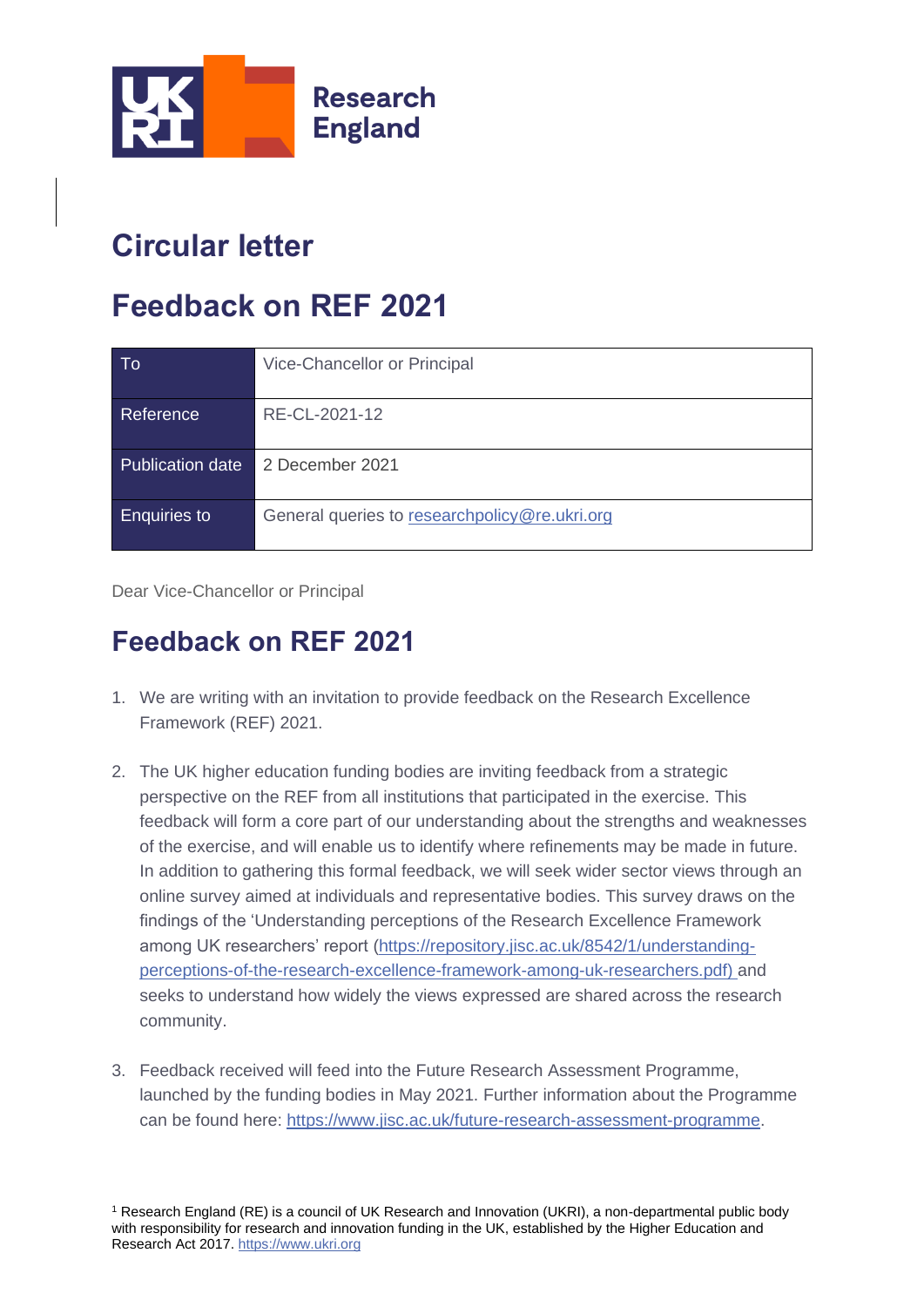

- 4. At this stage we are seeking feedback from higher education institutions that participated in REF 2021 only, and request that only one response is made per institution. Your response should be returned by noon on 26 January 2022 using the following link: [https://www.jisc.ac.uk/future-research-assessment-programme.](https://www.jisc.ac.uk/future-research-assessment-programme) A response template is provided at Annex A to guide institutions where this is found helpful. **Please limit your response to 4 pages**.
- 5. The funding bodies also wish to understand how individuals within the wider research community have experienced REF 2021. To this end, we have launched an online survey [\(https://www.jisc.ac.uk/future-research-assessment-programme/individual](https://www.jisc.ac.uk/future-research-assessment-programme/individual-feedback-survey-on-the-ref-2021)[feedback-survey-on-the-ref-2021\)](https://www.jisc.ac.uk/future-research-assessment-programme/individual-feedback-survey-on-the-ref-2021). We would be grateful if you could draw this to the attention of relevant staff (researchers and those in research-related roles) within your institution. Please note that this survey is aimed at individuals and the funding bodies do not expect to receive responses from institutions via this route.
- 6. All responses received by the deadline will be reviewed. A summary of responses and the full text of all responses received will be published on the FRAP website.

#### **Further information**

7. Any enquiries should be directed to [researchpolicy@re.ukri.org.](mailto:researchpolicy@re.ukri.org)

Yours sincerely

David Sweeney, Executive Chair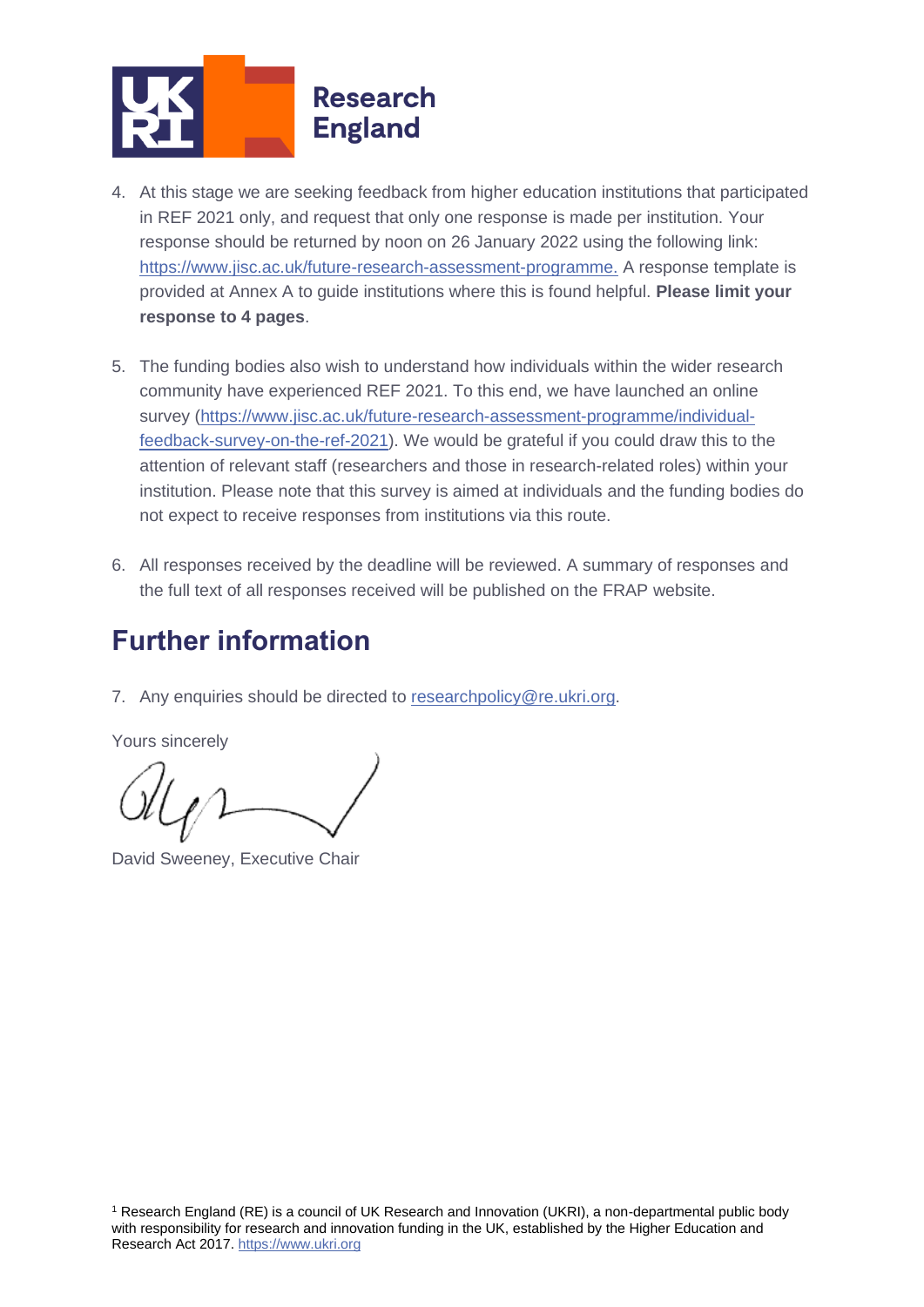

### **Annex A**

- 1. We are seeking feedback from a strategic perspective on REF 2021. The areas on which we are seeking feedback are set out in the response template below. Please make use of this template if it is helpful.
- 2. We have set out in [Table 1](#page-3-0) some information you may find it helpful to consider when compiling your response. This is intended as an aide memoire; we are not expecting each aspect listed in the table to be addressed in answer to the questions below, unless relevant to your response.
- 3. Please return feedback as a Word document (max. 4 pages) using the following link: [https://www.jisc.ac.uk/future-research-assessment-programme.](https://www.jisc.ac.uk/future-research-assessment-programme)

| <b>Name of institution</b>                                                                                                  |  | [Enter institution name] |
|-----------------------------------------------------------------------------------------------------------------------------|--|--------------------------|
| 1. What, in your view, are the most<br>important features of REF 2021 for<br>higher education institutions? Why?            |  |                          |
| In relation to preparing REF<br>2.<br>submissions, what positive<br>reflections do you have on the<br>process? Why?         |  |                          |
| In relation to preparing REF<br>3.<br>submissions, which aspects of the<br>process were challenging? Why?                   |  |                          |
| Please describe any benefits you<br>4.<br>identify in participating in the REF<br>for your institution.                     |  |                          |
| Please describe any negative<br>5.<br>implications you identify in<br>participating in the REF for your<br>institution.     |  |                          |
| 6. What positive and negative effects<br>did the key changes since REF 2014<br>have?                                        |  |                          |
| 7. How did COVID-19 affect your<br>submissions to REF 2021? To what<br>extent were the mitigations put in<br>place helpful? |  |                          |
| 8. Are there any further comments you<br>would like to add regarding REF<br>2021?                                           |  |                          |

<sup>1</sup> Research England (RE) is a council of UK Research and Innovation (UKRI), a non-departmental public body with responsibility for research and innovation funding in the UK, established by the Higher Education and Research Act 2017[. https://www.ukri.org](https://www.ukri.org/)